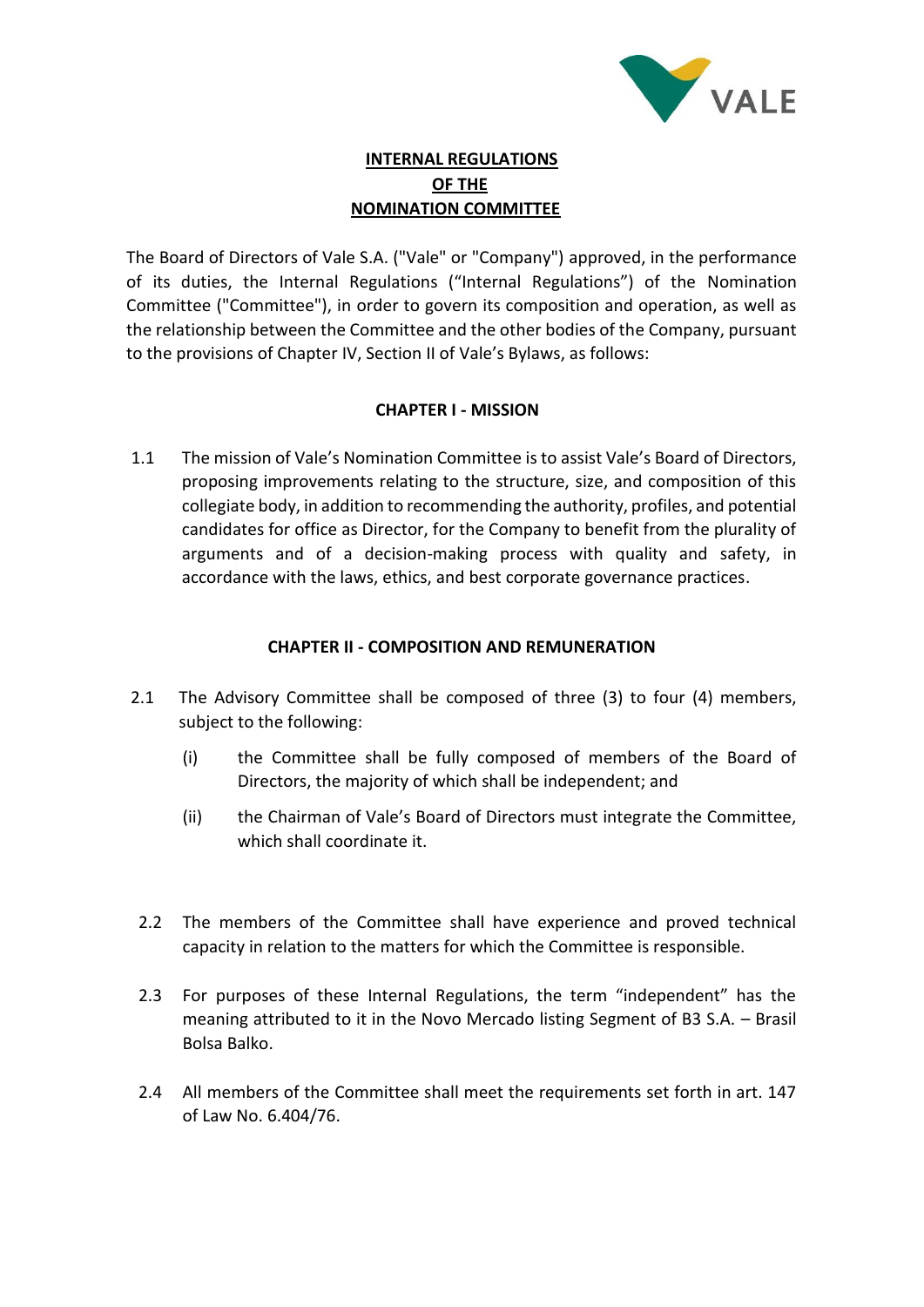

- 2.5 The criteria and global and individual amounts of the remuneration of the members of the Committee shall be established by Vale's Board of Directors upon distribution of the global amount set in the Company's Annual Shareholders' Meeting, and such amount shall not include the reimbursable expenses required for performance of their duties.
- 2.6 The members of the Committee shall be reimbursed for the travel, meals, and lodging expenses required for performance of their duties, subject to the internal policies and rules adopted by Vale.

# **CHAPTER III - MANAGEMENT**

- 3.1 The term of management of the members of the Committee shall commence as from their appointment by Vale's Board of Directors, and be effective until (i) the end of the term of management of the members of Vale's Board of Directors, in which case the rule set forth in article 150, paragraph 4 of Law 6.404/1976 shall not apply, with respect to the extension of the term of management of managers, or (ii) their removal from office by the Board of Directors, or resignation, which may occur at any time.
- 3.2 Upon lapse of the term of management of the members of the Committee, they may be reinstated by means of a new appointment by the Board of Directors.
- 3.3 The Coordination of the Committee shall be exercised by the Chairman of the Board of Directors, it being understood that, in the event of his absence, he shall be substituted by a remaining member who meets the independence requirements.
- 3.4 The members of the Committee shall not have deputies.

#### **CHAPTER IV - DUTIES**

- 4.1 It is incumbent upon the Nomination Committee:
	- (i) to assist the Board of Directors in the preparation and maintenance of a Nomination Policy of Vale, specifically with respect to the members of the Board of Directors, in line with the applicable statutory requirements and the best corporate governance practices;
	- (ii) to assess and recommend, from time to time, the adequacy to the best corporate governance practices in relation to the structure, size, and composition of the Board of Directors, as well as to the balance of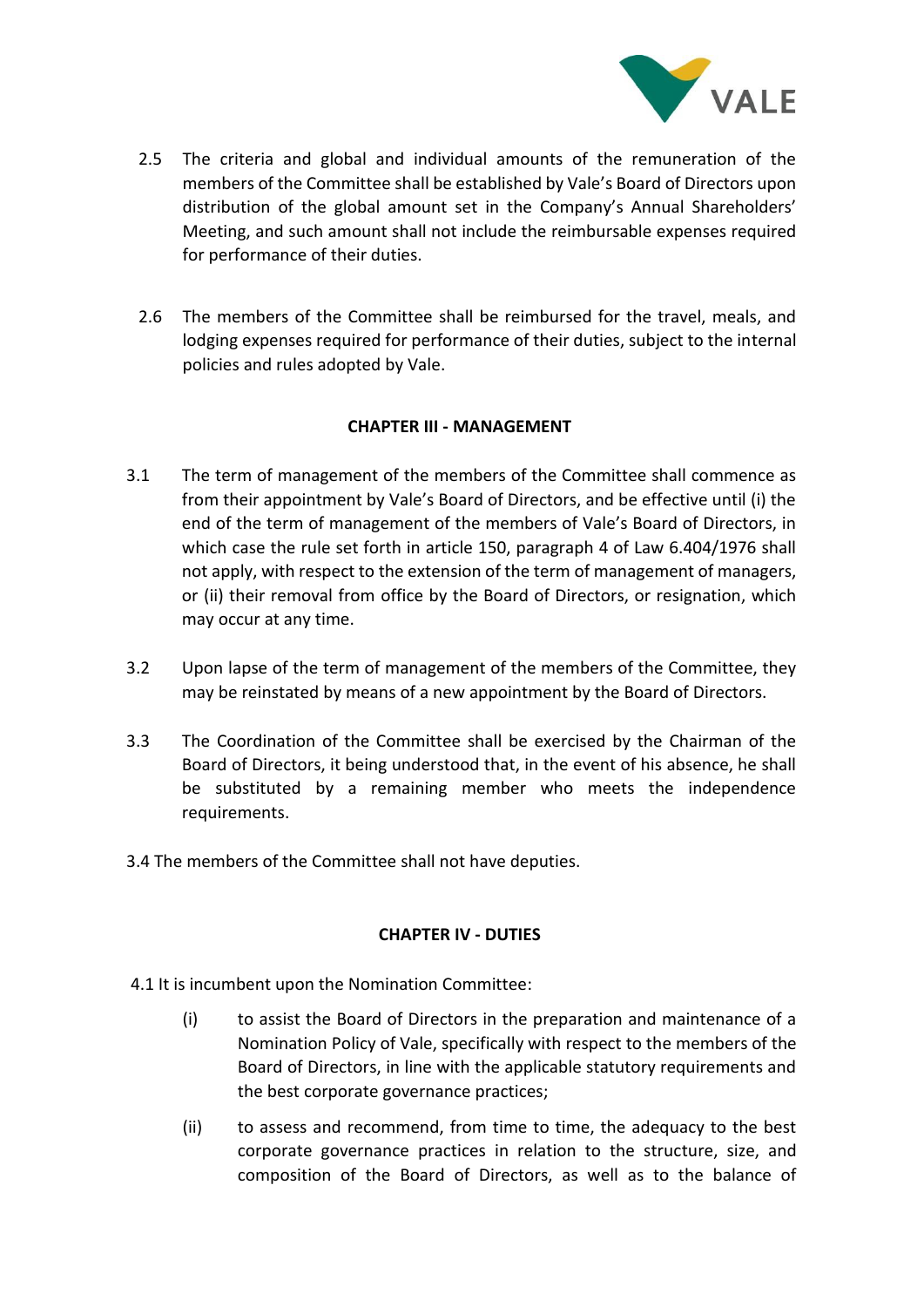

experiences, knowledge, and profile diversity, based on market research and assessments conducted by external institutions and advisory companies;

- (iii) to assess and recommend the desirable profile of the candidate for office as member of the Board of Directors who best serves the Company's needs, in accordance with criteria and guidelines set forth in Vale's Nomination Policy;
- (iv) to identify, select, and recommend potential candidates for office as Director, whose names shall be evaluated by the Board of Directors, for them to be submitted, at the discretion of the Board of Directors, for election in a Shareholders' Meeting of the Company;
- (v) to identify, select, and recommend to the Board of Directors potential candidates to fill any absence, impediment, and vacancy in offices as Director, subject to Vale's Bylaws and Nomination Policy;
- (vi) to prepare and/or update the succession plan of the Board of Directors, to be submitted for approval by the end of each term of office, so as to maintain a balance of experiences, knowledge, and profile diversity of its members;
- (vii) to carry out a performance self-evaluation, at the end of its works, the result of which shall be sent by the coordinator to the Board of Directors for knowledge;
- (viii) to prepare and approve a workplan of the Committee; and
- (ix) to propose the analysis and evaluation, as well as to render an opinion on connected issues under its authority.
- 4.2 The members of the Committee shall be granted access to all information and documents required for performance of their duties.
- 4.3 It shall be incumbent upon the Committee's Coordinator:
- (i) to direct and coordinate the works of the Committee, including the preparation of opinions and minutes;
- (ii) to coordinate the preparation of the annual calendar of ordinary meetings of the Committee and to previously inform it to Vale's Board of Directors and Executive Board, as well as to submit the workplan of the Committee to the Board of Directors;
- (iii) to define the agendas and call the members of the Committee, subject to the provisions of Chapter VI below;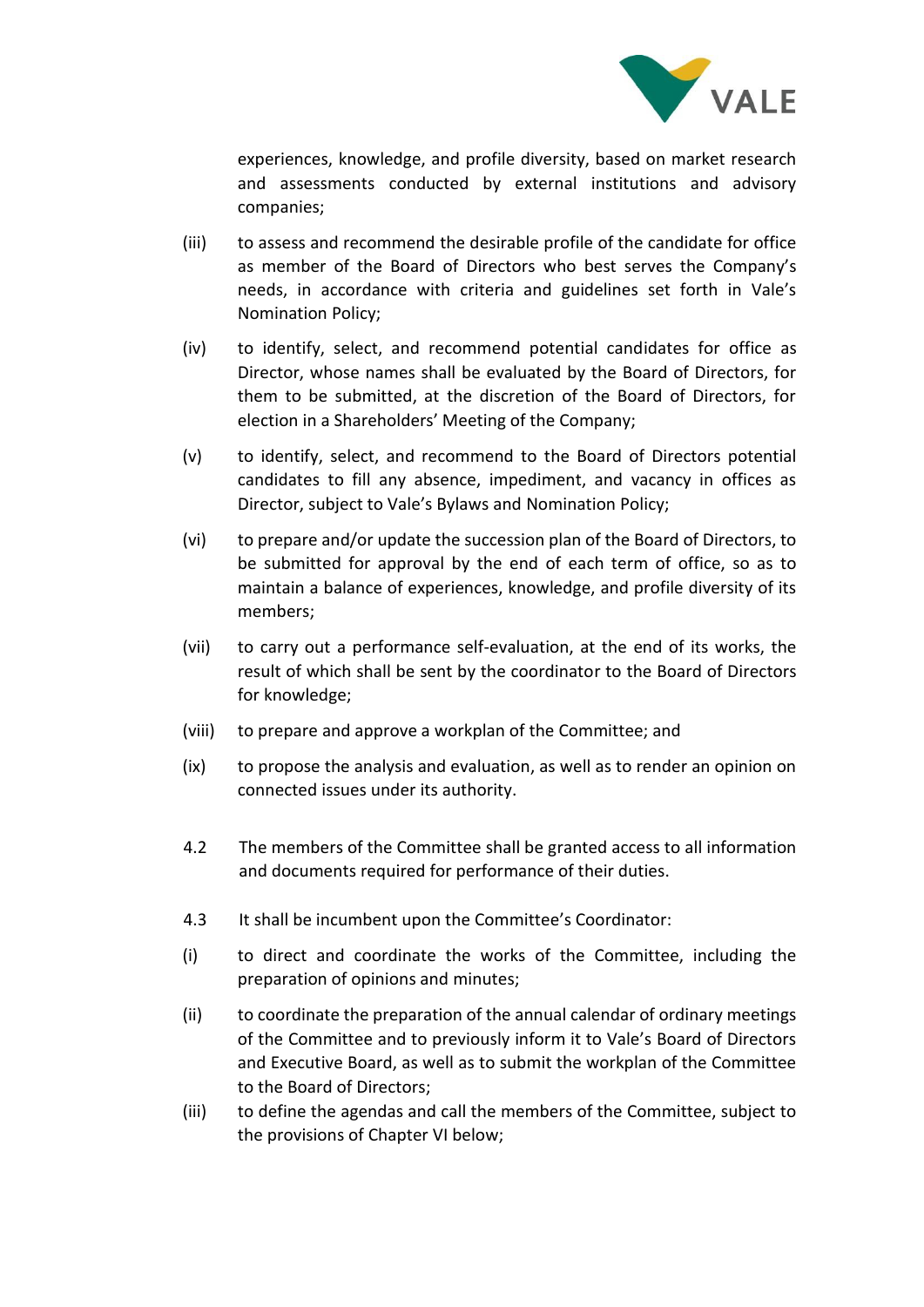

- (iv) to coordinate the relationship and interaction with the Board of Directors in relation to the matters under the authority of the Committee, reporting their advances during the meetings, at the request of the Chairman of the Board of Directors;
- (v) to invite participants alien to the Committee, however without voting right, who are external and/or Vale's experts, for them to provide clarifications, subject to any issues of conflict of interests;
- (vi) to establish a schedule of interactions with the main institutional investors of the Company, for the Committee to become aware of their expectations in relation to the composition of the Board of Directors and to the best corporate governance practices;
- (vii) to approve the contracting of advisory services or of other resources that are required for performance of the duties of the Committee up to the limit of the appropriation approved by the Board of Directors;
- (viii) to coordinate the Committee's performance self-evaluation process, at the end of its works, and send the respective result to the Board of Directors for knowledge; and
- (ix) to care for full compliance with these Internal Regulations.

# **CHAPTER V – OPERATION**

5.1 The Committee shall be opened at the ordinary meeting of the Board of Directors, which shall be held in the month of April of the second year of the unified term of management of two (2) years of the managers, and it shall remain in operation during the period of one (1) year, subject to the provisions of item 3.1 of these Internal Regulations.

# **CHAPTER VI - MEETINGS**

- 6.1 The Committee shall meet ordinarily in accordance with the calendar approved and extraordinarily whenever necessary, upon a call notice served five (5) business days in advance.
	- 6.1.1 Irrespective of the call notice rules set forth in this Chapter, a meeting attended by all members of the Committee shall be deemed valid.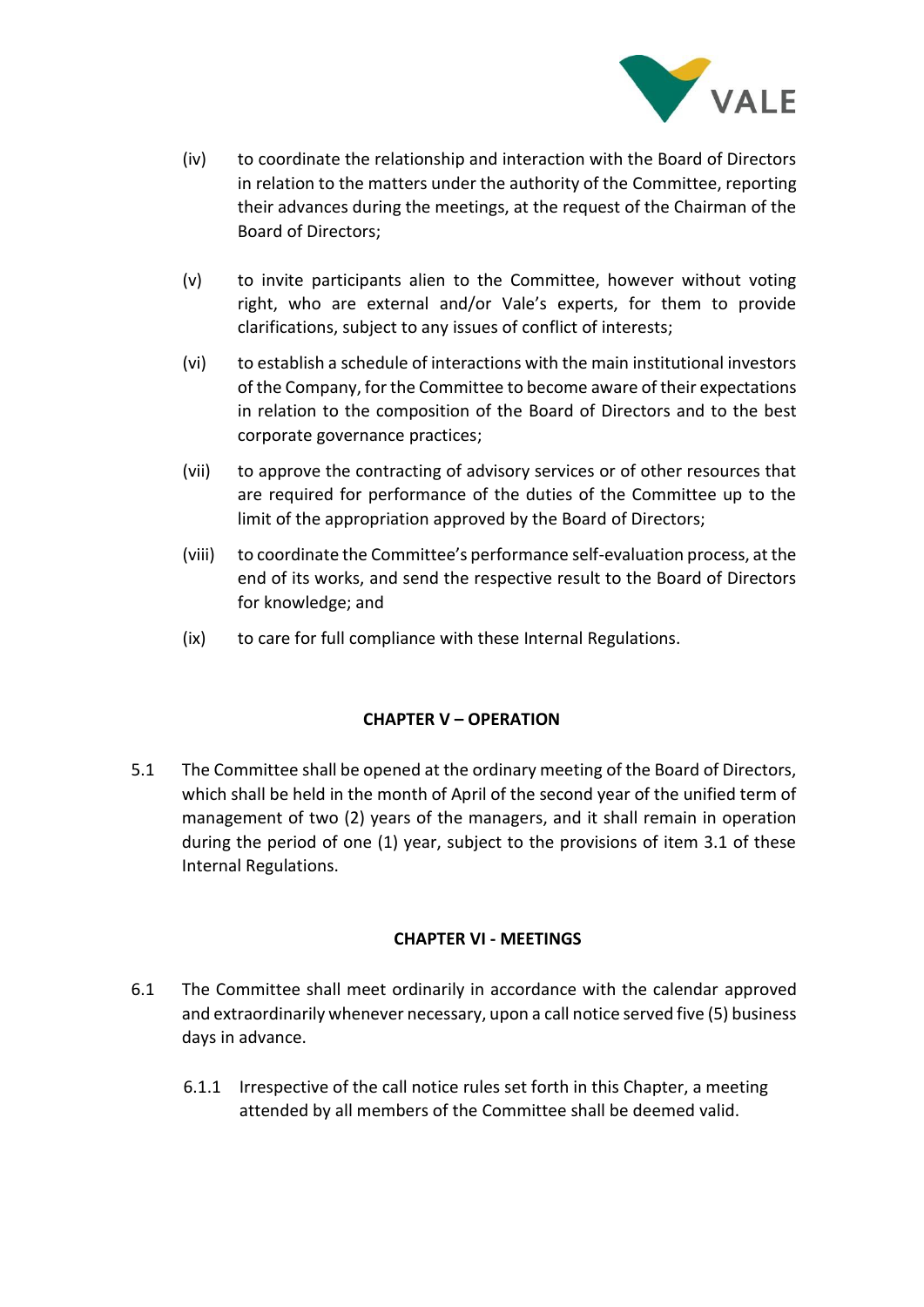

- 6.2 The Committee shall always be called by the Coordinator, who shall define the agenda of the meetings, at the request of the Board of Directors or of any member of the Committee.
	- 6.2.1 The call notice shall be served by means of the governance portal or by email, containing the agenda of the meeting and the supporting material, should this be the case.
	- 6.2.2 After the Committee's meeting is called, the inclusion of an item in the agenda of the meeting, as well as the inclusion of or any change in the respective supporting materials without the prior and express authorization of the Coordinator, are prohibited.
- 6.3 The Committee's meetings shall be held at Vale's principal place of business or at a site previously defined by its members, it being understood that its members may participate by videoconference or by any other means of simultaneous communication that ensures their effective participation in the meeting.
- 6.4 The meetings of the Committee shall be opened with the presence of a majority of its members.
- 6.5 Each meeting of the Committee shall be recorded in minutes that shall be (I) sent to the Board of Directors, after having been read, approved, and signed by the members of the Committee present at the meeting; and (ii) filed at the Company's principal place of business.
	- 6.5.1 The opinions on the matters submitted to the Committee for analysis shall be an integral part of the minutes of meeting or, whenever sent subsequently, they shall have been read, approved, and signed by those present at the meeting.
	- 6.5.2 The members of the Committee may include in the minutes of meeting and/or in the opinion their observations and recommendations with respect to the matters discussed in the Committee.
- 6.6 The members of the Committee may be requested to attend the meetings of the Board of Directors to provide clarifications on the opinions they have issued.
- 6.7 The Committee shall count on the administrative support of Vale's Corporate Governance Office, which shall:
	- (i) organize the infrastructure of the meetings of the Committee;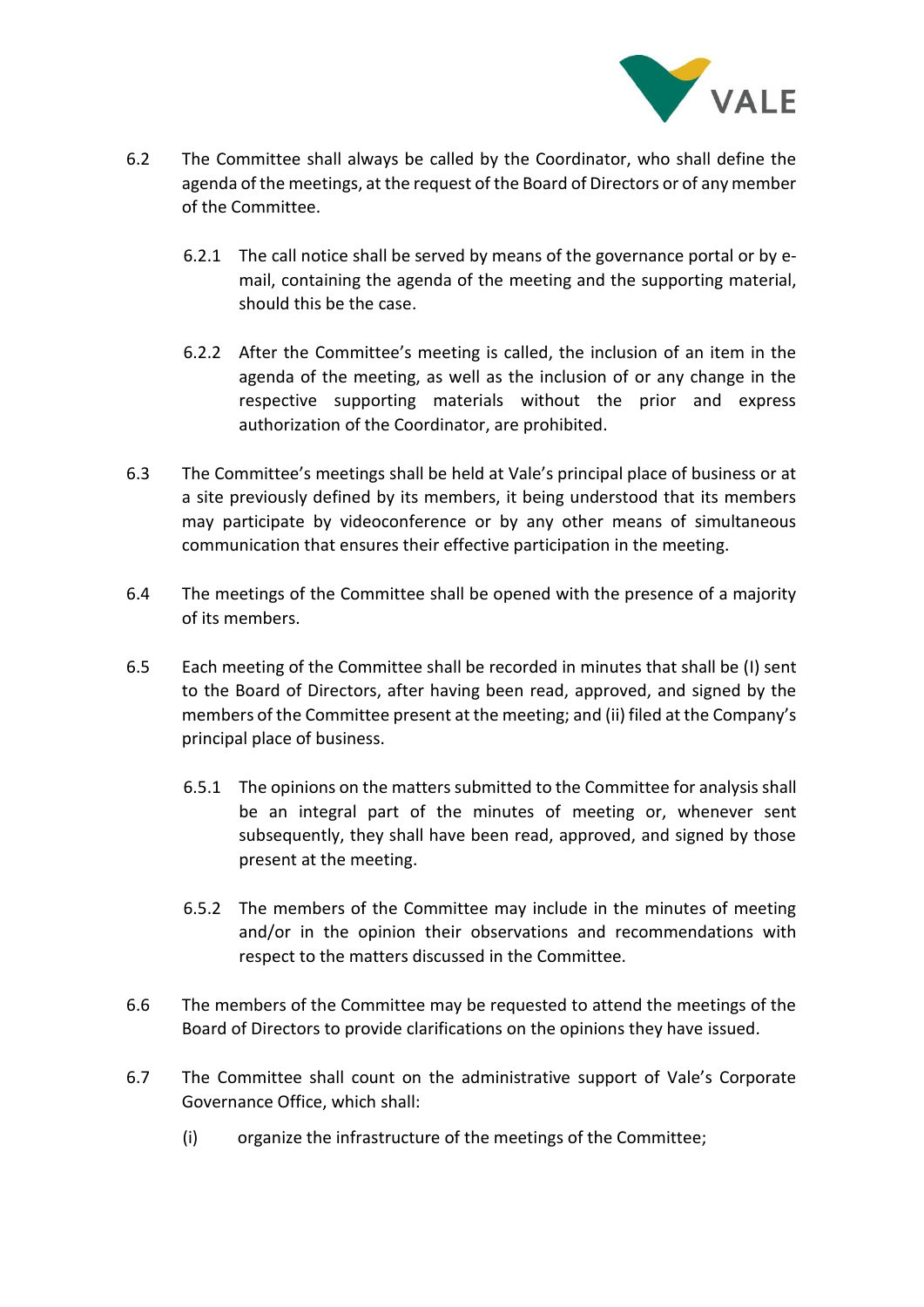

- (ii) support the delivery of call notice and disclosure of the agenda and of the supporting material for the meetings;
- (iii) act as secretary of the meetings, prepare the attendance list, assist in the preparation of the opinions and draw up the respective minutes, collect the signatures of all participants in said documents, disclose them to the Board of Directors and file them at the Company's principal place of business; and
- (iv) support the Coordinator of the Committee in the relationship and interaction with the Board of Directors, being the main liaison in relation to the matters under the authority of the Committee.

#### **CHAPTER VII - LIABILITIES AND DUTIES**

- 7.1 The members of the Committee agree to comply with the Bylaws, the Code of Practices, the Policies on Transactions with Related Parties, on the Disclosure of Notices of Material Fact and Trading in Securities, the Anticorruption Policies, and the other applicable internal rules.
- 7.2 The members of the Committee also agree not to disclose the data and information to which they may be granted access due to their office, and not to use such information, except to comply with their duties at the body, and they further agree not to allow any other close person or person for which they are responsible to gain knowledge or make unauthorized use of such information, ensuring that they are granted strict confidential treatment.
- 7.3 The members of the Committee shall be subject to the same duties and legal responsibilities as the managers, pursuant to the provisions of article 160 of Law 6.404/1976, including the duty to inform the Board of Directors of the existence of any conflict of interest, pursuant to the provisions of Vale's Code of Practices and Policy on Transactions with Related Parties.
- 7.4 With respect to conflict of interests, the members of the Committee shall, without any additional remuneration, for a term of six (6) months as from termination of their respective contracts, for any reason, refrain from acting in the capacity as service providers, consultants, employees, or otherwise with persons, companies and/or entities where a situation of conflict of interests may exist, except with respect to the activities developed before and/or during performance of their duties as members of the Committee and which are deemed not conflicting by Vale.